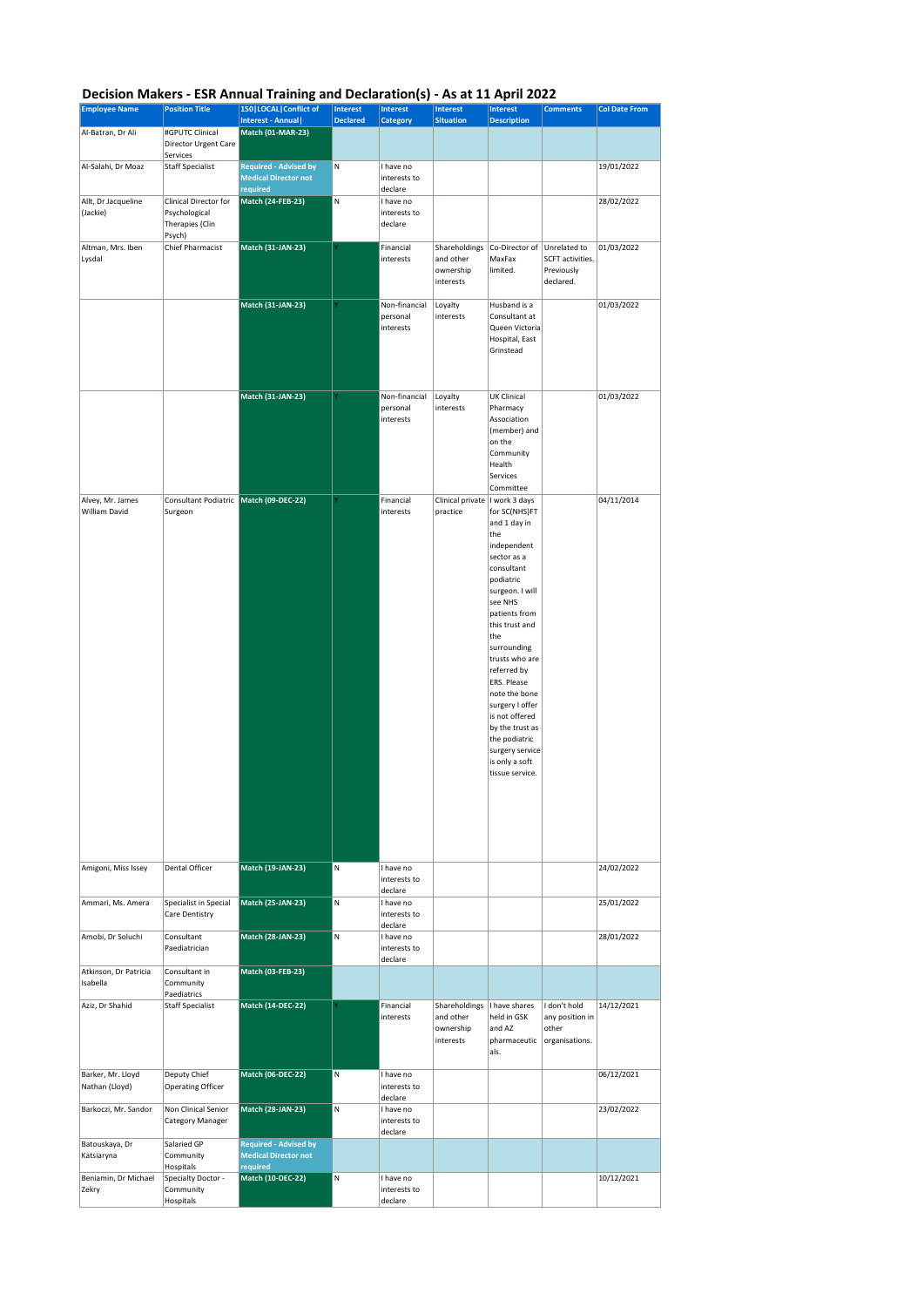| Bett, Dr Robert                           | <b>Staff Specialist</b>                 | <b>Required - Advised by</b>            |   |                               |                             |                                |            |
|-------------------------------------------|-----------------------------------------|-----------------------------------------|---|-------------------------------|-----------------------------|--------------------------------|------------|
|                                           |                                         | <b>Medical Director not</b><br>required |   |                               |                             |                                |            |
| Bewick, Mr. Jamie                         | Head of Financial                       | <b>Match (25-JAN-23)</b>                | N | I have no                     |                             | I have made                    | 25/01/2022 |
| Nicolas (Jamie)                           | Accounts                                |                                         |   | interests to                  |                             | this                           |            |
|                                           |                                         |                                         |   | declare                       |                             | declaration as<br>requested    |            |
| Blatt, Mr. Timothy John Head of Finance   |                                         | <b>Match (12-DEC-22)</b>                | M | I have no                     |                             |                                |            |
|                                           |                                         |                                         |   | interests to                  |                             |                                | 22/02/2022 |
| Boggis, Dr Nicola                         | Specialty Registrar                     | <b>Match (07-DEC-22)</b>                | M | declare<br>I have no          |                             |                                | 07/12/2021 |
|                                           |                                         |                                         |   | interests to<br>declare       |                             |                                |            |
| Bond, Dr Michelle                         | Consultant                              | <b>Match (17-FEB-23)</b>                | M | I have no                     |                             |                                | 24/02/2022 |
| Lorraine                                  | Paediatrician                           |                                         |   | interests to<br>declare       |                             |                                |            |
| Bradbury, Dr Penelope                     | Salaried GP                             | <b>Match (20-JAN-23)</b>                | M | I have no                     |                             |                                | 20/01/2022 |
| Anne (Penny)                              |                                         |                                         |   | interests to<br>declare       |                             |                                |            |
| Brown, Dr Helen Helen<br>Elizabeth        | Senior Dental Officer Match (09-DEC-22) |                                         | N | I have no<br>interests to     |                             |                                | 23/12/2021 |
|                                           |                                         |                                         |   | declare                       |                             |                                |            |
| Brown, Mrs. Alison                        | Medical Devices and                     | Match (06-DEC-22)                       |   |                               |                             |                                |            |
| Clare                                     | Decontamination<br>Lead (Admin)         |                                         |   |                               |                             |                                |            |
|                                           |                                         |                                         |   |                               |                             |                                |            |
| Bruni, Dr Carla<br>Elizabeth              | Consultant in<br>Palliative Medicine    | <b>Match (19-JAN-23)</b>                | N | I have no<br>interests to     |                             |                                | 19/01/2022 |
|                                           |                                         |                                         |   | declare                       |                             |                                |            |
| Butler, Ms. Jenny                         | Senior Buyer - Non<br>Clinical Category | <b>Match (10-DEC-22)</b>                | M | I have no<br>interests to     |                             |                                | 14/12/2021 |
|                                           |                                         |                                         |   | declare                       |                             |                                |            |
| Campbell, Dr Sarah<br>Vivienne (Vivienne) | Consultant                              | <b>Match (18-JAN-23)</b>                |   |                               |                             |                                |            |
| Carter, Dr Jamieson                       | Consultant                              | <b>Match (21-JAN-23)</b>                |   | Non-financial                 | Clinical private occasional |                                | 04/08/2021 |
|                                           | Community                               |                                         |   | professional<br>interest      | practice                    | assessments<br>for             |            |
|                                           | Paediatrican                            |                                         |   |                               |                             | FASD/develop                   |            |
|                                           |                                         |                                         |   |                               |                             | mental trauma                  |            |
|                                           |                                         |                                         |   |                               |                             | commissioned<br>by the CSC via |            |
|                                           |                                         |                                         |   |                               |                             | the ASF                        |            |
|                                           |                                         |                                         |   |                               |                             |                                |            |
| Carter, Miss Jennifer<br>Amy              | Dental Officer                          | <b>Match (22-DEC-22)</b>                |   |                               |                             |                                |            |
| Carver, Mr. Liam (Liam) Buyer             |                                         | Match (31-JAN-23)                       | M | I have no                     |                             |                                | 31/01/2022 |
|                                           |                                         |                                         |   | interests to                  |                             |                                |            |
| Cass, Miss Helen Jane                     | Senior Dental Officer Match (08-DEC-22) |                                         | N | declare<br>I have no          |                             |                                | 08/12/2021 |
|                                           |                                         |                                         |   | interests to<br>declare       |                             |                                |            |
| Cassidy, Mr. Edward                       | Senior Contracts<br>Manager             | <b>Required</b>                         |   |                               |                             |                                |            |
| Clarke, Mr. Daniel                        | Specialist Pharmacy                     | <b>Match (22-FEB-23)</b>                | N | I have no                     |                             |                                | 23/02/2022 |
| Andrew                                    | Computer &<br>Procurement               |                                         |   | interests to<br>declare       |                             |                                |            |
|                                           | Technician                              |                                         |   |                               |                             |                                |            |
| Clompus, Dr Harriet                       | Consultant                              |                                         |   |                               |                             |                                |            |
| Rebecca                                   | Paediatrician<br>Deputy Chief Nurse -   |                                         | M |                               |                             |                                |            |
| Corser, Mrs. Jane<br>Margaret (Jane)      | Adults                                  | <b>Required</b>                         |   | I have no<br>interests to     |                             |                                | 06/12/2021 |
| Crean, Mr. Diarmaid                       | Chief Digital &                         | <b>Match (28-FEB-23)</b>                | M | declare<br>I have no          |                             |                                | 28/02/2022 |
| <b>Eugene Francis</b>                     | <b>Technology Officer</b>               |                                         |   | interests to<br>declare       |                             |                                |            |
| Crook, Miss Rebecca                       | Non-Executive                           | Match (17-JAN-23)                       |   | Non-financial                 | Shareholdings               | Director and                   | 01/04/2018 |
| Claire                                    | Director                                |                                         |   | personal<br>interests         | and other<br>ownership      | Co-Founder of<br>Scalded Hand  |            |
|                                           |                                         |                                         |   |                               | interests                   | <b>Brewing</b>                 |            |
|                                           |                                         |                                         |   |                               |                             |                                |            |
|                                           |                                         |                                         |   | Non-financial                 | Loyalty                     | London                         | 01/11/2019 |
|                                           |                                         |                                         |   | professional                  | interests                   | Transport                      |            |
|                                           |                                         |                                         |   | interest                      |                             | Museum NED                     |            |
|                                           |                                         |                                         |   | Non-financial                 | Loyalty                     | The Martlets                   | 01/06/2019 |
|                                           |                                         |                                         |   | professional<br>interest      | interests                   | Hospice                        |            |
|                                           |                                         |                                         |   |                               |                             |                                |            |
|                                           |                                         |                                         |   | Non-financial<br>professional | Loyalty<br>interests        | The Royal<br>Pavilion &        | 01/01/2020 |
|                                           |                                         |                                         |   | interest                      |                             | Brighton                       |            |
|                                           |                                         |                                         |   |                               |                             | Museum Trust<br><b>NED</b>     |            |
| Daghestani, Dr Hisham Staff Specialist    |                                         | <b>Match (12-JAN-23)</b>                |   |                               |                             |                                |            |
| Dallas, Mrs. Vanessa                      | <b>Head of Service</b>                  | Match (18-JAN-23)                       |   | I have no                     |                             |                                | 12/01/2022 |
| Jane (Vanessa)                            | Development & PMO                       |                                         |   | interests to<br>declare       |                             |                                |            |
| Dar, Dr Sabiq Bashir                      | Staff Specialist in                     | <b>Required - Advised by</b>            |   |                               |                             |                                |            |
|                                           | <b>Urgent Care</b>                      | <b>Medical Director not</b><br>required |   |                               |                             |                                |            |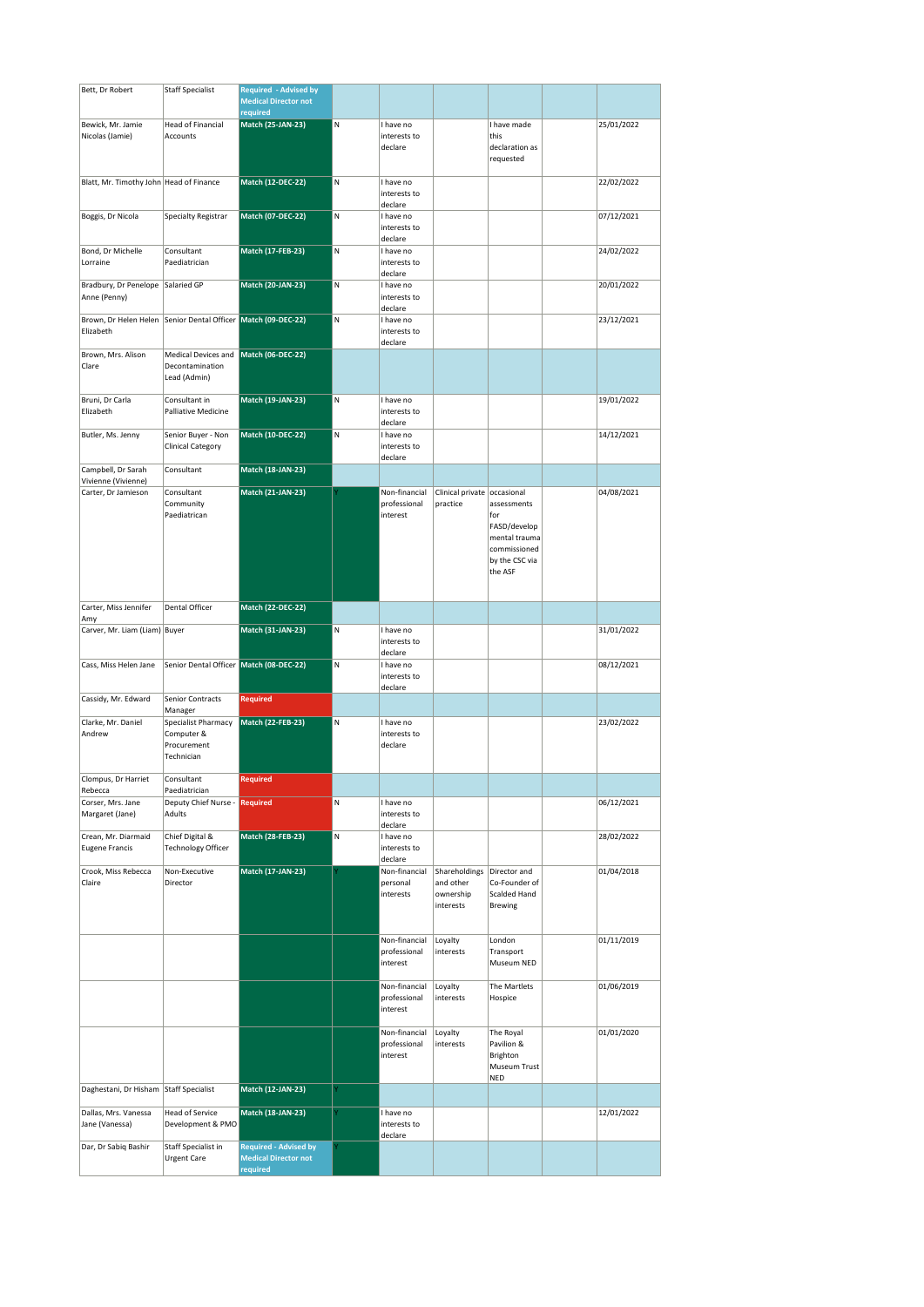| Davies, Ms. Ceri Ann                        | Dep Director of<br><b>Strategic Planning</b><br>and Performance<br>(Admin) | <b>Match (20-JAN-23)</b>                                                |   | I have no<br>interests to<br>declare      |                      | I have no<br>interests to<br>declare                                                                                                                                                                              | I have<br>completed my<br>annual<br>training | 20/01/2022 |
|---------------------------------------------|----------------------------------------------------------------------------|-------------------------------------------------------------------------|---|-------------------------------------------|----------------------|-------------------------------------------------------------------------------------------------------------------------------------------------------------------------------------------------------------------|----------------------------------------------|------------|
| Dewey, Miss Amy<br>Louise                   | Associate Director<br>Resourcing and<br><b>Business Partnering</b>         | <b>Match (04-MAR-23)</b>                                                | N | I have no<br>interests to<br>declare      |                      |                                                                                                                                                                                                                   |                                              | 04/03/2022 |
| Eades, Mrs. Michelle                        | <b>Head of Commercial</b><br>Development                                   | Match (25-JAN-23)                                                       |   | I have no<br>interests to<br>declare      |                      |                                                                                                                                                                                                                   |                                              | 25/01/2022 |
| Elson, Dr Naomi Ruth                        | Consultant<br>Community<br>Paediatrician Mid<br>Sussex                     | Match (06-DEC-22)                                                       | N | I have no<br>interests to<br>declare      |                      |                                                                                                                                                                                                                   |                                              | 06/12/2021 |
| Emanuel, Dr Robert<br>John                  | Consultant                                                                 | Match (19-JAN-23)                                                       | N | Non-financial<br>professional<br>interest | Loyalty<br>interests | I am part of<br>the Public<br>Health<br>England -<br>Dementia<br>Friendly<br>Dentistry<br>Group.<br>Additionally<br>working with<br>Health<br>Education<br>England on<br>the lost<br>denture<br>working<br>group. |                                              | 01/04/2021 |
| Emery, Dr Jacqueline<br>Carol (Jackie)      | <b>Specialty Doctor</b><br>Community Child<br>Health &<br>Neurodisability  | Match (12-JAN-23)                                                       | N | I have no<br>interests to<br>declare      |                      |                                                                                                                                                                                                                   |                                              | 23/02/2022 |
| Falquero, Dr Gabrielle<br>Joanne (Gabi)     | Dental Officer                                                             | <b>Required - Advised by</b><br><b>Medical Director not</b><br>required | N |                                           |                      |                                                                                                                                                                                                                   |                                              |            |
| Finch, Mrs. Sandhia                         | Principal Clinical<br>Pharmacist                                           | <b>Match (20-JAN-23)</b>                                                |   | I have no<br>interests to<br>declare      |                      |                                                                                                                                                                                                                   |                                              | 21/01/2022 |
| Foss, Ms. Hazel Marie                       | Associate Director<br>HR and Inclusion                                     | <b>Match (01-MAR-23)</b>                                                | M | I have no<br>interests to<br>declare      |                      |                                                                                                                                                                                                                   |                                              | 28/02/2022 |
| Geall, Miss Anna<br>Jasmine                 | <b>Bank EDS Dentist</b>                                                    | <b>Required - Advised by</b><br><b>Medical Director not</b><br>required |   |                                           |                      |                                                                                                                                                                                                                   |                                              |            |
| Giddings, Mrs. Susan<br>Margaret Jane (Sue) | Head of<br>Occupational Health<br>(Nurse)                                  | <b>Match (23-DEC-22)</b>                                                | N | I have no<br>interests to<br>declare      |                      |                                                                                                                                                                                                                   |                                              | 24/02/2022 |
| Gratwick, Mrs. Rosie<br>Louise (Rosie)      | Community<br><b>Fundraising Manager</b>                                    | <b>Match (22-DEC-22)</b>                                                | N | I have no<br>interests to<br>declare      |                      |                                                                                                                                                                                                                   |                                              | 22/02/2022 |
| Griggs, Mr. Edward<br>(Ted)                 | <b>Interim Deputy</b><br>Director of Finance<br>& Estates                  | <b>Match (21-DEC-22)</b>                                                |   | I have no<br>interests to<br>declare      |                      |                                                                                                                                                                                                                   |                                              | 06/12/2021 |
| Gupta, Dr Emma                              | Consultant in<br>Community<br>Paediatrics                                  | <b>Match (20-JAN-23)</b>                                                | N | I have no<br>interests to<br>declare      |                      |                                                                                                                                                                                                                   |                                              | 20/01/2022 |
| Hagen-Machell, Mrs.<br>Dagmar               | Head of<br>Procurement                                                     | Match (19-JAN-23)                                                       | N | I have no<br>interests to<br>declare      |                      |                                                                                                                                                                                                                   |                                              | 22/02/2022 |
| Hammerton, Miss<br>Mary Ann (Mary)          | Quality Development Match (15-DEC-22)<br>Manager                           |                                                                         | N | I have no<br>interests to<br>declare      |                      |                                                                                                                                                                                                                   |                                              | 15/12/2021 |
| Harman-Beukema, Dr<br>Gerbrig Jacobien      | Salaried GP<br>Community<br>Hospitals                                      | <b>Required - Advised by</b><br><b>Medical Director not</b><br>required | N | I have no<br>interests to<br>declare      |                      |                                                                                                                                                                                                                   |                                              | 19/01/2022 |
| Hassan, Dr Ahmed<br>Mohamed                 | <b>Staff Specialist</b>                                                    | <b>Match (16-FEB-23)</b>                                                | N |                                           |                      |                                                                                                                                                                                                                   |                                              |            |
| Hayes, Mrs. Angela<br>Claire (Angie)        | <b>Clinical Category</b><br>Manager                                        | <b>Match (25-JAN-23)</b>                                                | N | I have no<br>interests to<br>declare      |                      |                                                                                                                                                                                                                   |                                              | 25/01/2022 |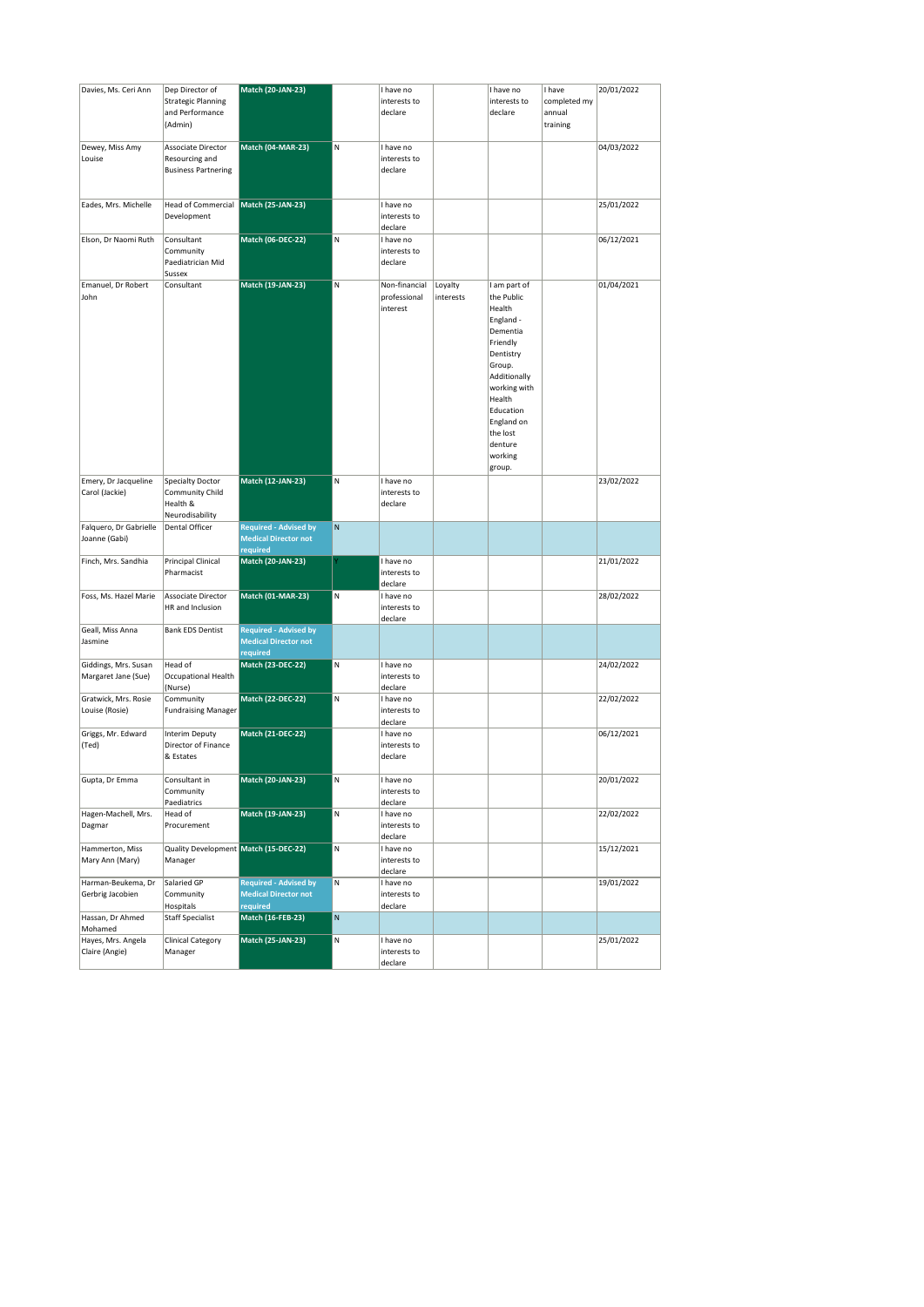| Haynes, Mrs. Caroline<br>Virginie Laura       | Chief People Officer                                                      | Match (16-FEB-23)                                                       | N |                                           |                                          | Spouse is a<br>subcontractor<br>for Qualitas<br>Consortium, a<br>Healthcare<br>Improvement<br>Consultancy<br>which holds a<br>delivery<br>contract with<br><b>NHS England</b><br>to provide a<br>national<br>improvement<br>programme to<br>general<br>practice in<br>England | 11/03/2022 |
|-----------------------------------------------|---------------------------------------------------------------------------|-------------------------------------------------------------------------|---|-------------------------------------------|------------------------------------------|-------------------------------------------------------------------------------------------------------------------------------------------------------------------------------------------------------------------------------------------------------------------------------|------------|
| Haynes, Mrs. Caroline<br>Virginie Laura       |                                                                           | <b>Match (16-FEB-23)</b>                                                |   |                                           |                                          | Chartered<br>Member of<br>the CIPD.                                                                                                                                                                                                                                           | 11/03/2022 |
| Horn, Mr. Peter                               | Chairman                                                                  | <b>Match (17-JAN-23)</b>                                                |   | I have no<br>interests to<br>declare      |                                          |                                                                                                                                                                                                                                                                               | 18/01/2022 |
| Hussain, Dr Duraid                            | Consultant in<br>Community<br>Paediatrics                                 | <b>Match (27-JAN-23)</b>                                                | N |                                           |                                          |                                                                                                                                                                                                                                                                               |            |
| Hussain, Dr Nusrat<br>Begum                   | Senior Dental Officer Match (10-DEC-22)                                   |                                                                         |   | I have no<br>interests to<br>declare      |                                          |                                                                                                                                                                                                                                                                               | 10/12/2021 |
| Jackson, Dr Justyn<br>Peter                   | GPwSI in MSK                                                              | <b>Required - Advised by</b><br><b>Medical Director not</b>             |   |                                           |                                          |                                                                                                                                                                                                                                                                               |            |
| Jeevananthan, Dr Kerry Associate Specialist - | New Contract                                                              | required<br>Match (04-JAN-23)                                           | N | Non-financial<br>professional<br>interest | Clinical private acupuncture<br>practice | and aesthetic<br>private<br>practice                                                                                                                                                                                                                                          | 01/12/2021 |
| Jennings, Mr. Michael<br>Robert (Mike)        | Chief Financial<br>Officer                                                | Match (26-JAN-23)                                                       | N | Indirect<br>interests                     | Loyalty<br>interests                     | My Partner is<br>employed as<br><b>Principal Social</b><br>Worker for<br>CGL, a<br>national<br>health and<br>social care<br>Charitable<br>Provider<br>Organisation                                                                                                            | 28/02/2022 |
|                                               |                                                                           |                                                                         |   | Non-financial<br>professional<br>interest | Loyalty<br>interests                     | I am a Director<br>of Sussex<br>Primary care<br>Ltd. - a wholly<br>owned<br>subsidiary<br>company of<br><b>SCFT</b>                                                                                                                                                           | 28/02/2022 |
|                                               |                                                                           |                                                                         |   | Non-financial<br>professional<br>interest | Loyalty<br>interests                     | I am a Non<br>Executive<br>Director of<br>Wellsbourne<br>CIC, A GP<br>practice in<br>Brighton                                                                                                                                                                                 | 28/02/2022 |
| Kaba, Ms. Saarah                              | <b>Foundation Dentist</b>                                                 | <b>Required - Advised by</b><br><b>Medical Director not</b><br>required |   |                                           |                                          |                                                                                                                                                                                                                                                                               |            |
| Kaul, Mrs. Amar Preet                         | Specialist in Special<br>Care Dentistry                                   | Match (11-DEC-22)                                                       |   | I have no<br>interests to<br>declare      |                                          |                                                                                                                                                                                                                                                                               | 11/12/2021 |
| Khalifa, Dr Babiker                           | Associate Specialist -<br>New Contract                                    | Match (01-MAR-23)                                                       |   |                                           |                                          |                                                                                                                                                                                                                                                                               |            |
| Kiran, Dr Sadia                               | Associate Specialist                                                      | <b>Required - Advised by</b><br><b>Medical Director not</b><br>required |   |                                           |                                          |                                                                                                                                                                                                                                                                               |            |
| Kovacheva, Dr<br>Magdalina Georgieva          | <b>Specialty Doctor</b><br>Community Child<br>Health &<br>Neurodisability | Match (04-JAN-23)                                                       | N | I have no<br>interests to<br>declare      |                                          |                                                                                                                                                                                                                                                                               | 22/02/2022 |
| Lamb, Ms. Donna Jane                          | Chief Nurse                                                               | Match (28-FEB-23)                                                       |   | I have no<br>interests to<br>declare      |                                          |                                                                                                                                                                                                                                                                               | 28/02/2022 |
| Law, Miss Catherine<br>Yan Yee                | Dental Officer                                                            | <b>Required - Advised by</b><br><b>Medical Director not</b><br>required |   |                                           |                                          |                                                                                                                                                                                                                                                                               |            |
| Lightowlers, Dr Sara<br>Karen                 | Chief Medical Officer                                                     | Match (20-JAN-23)                                                       | N | I have no<br>interests to<br>declare      |                                          |                                                                                                                                                                                                                                                                               | 22/02/2022 |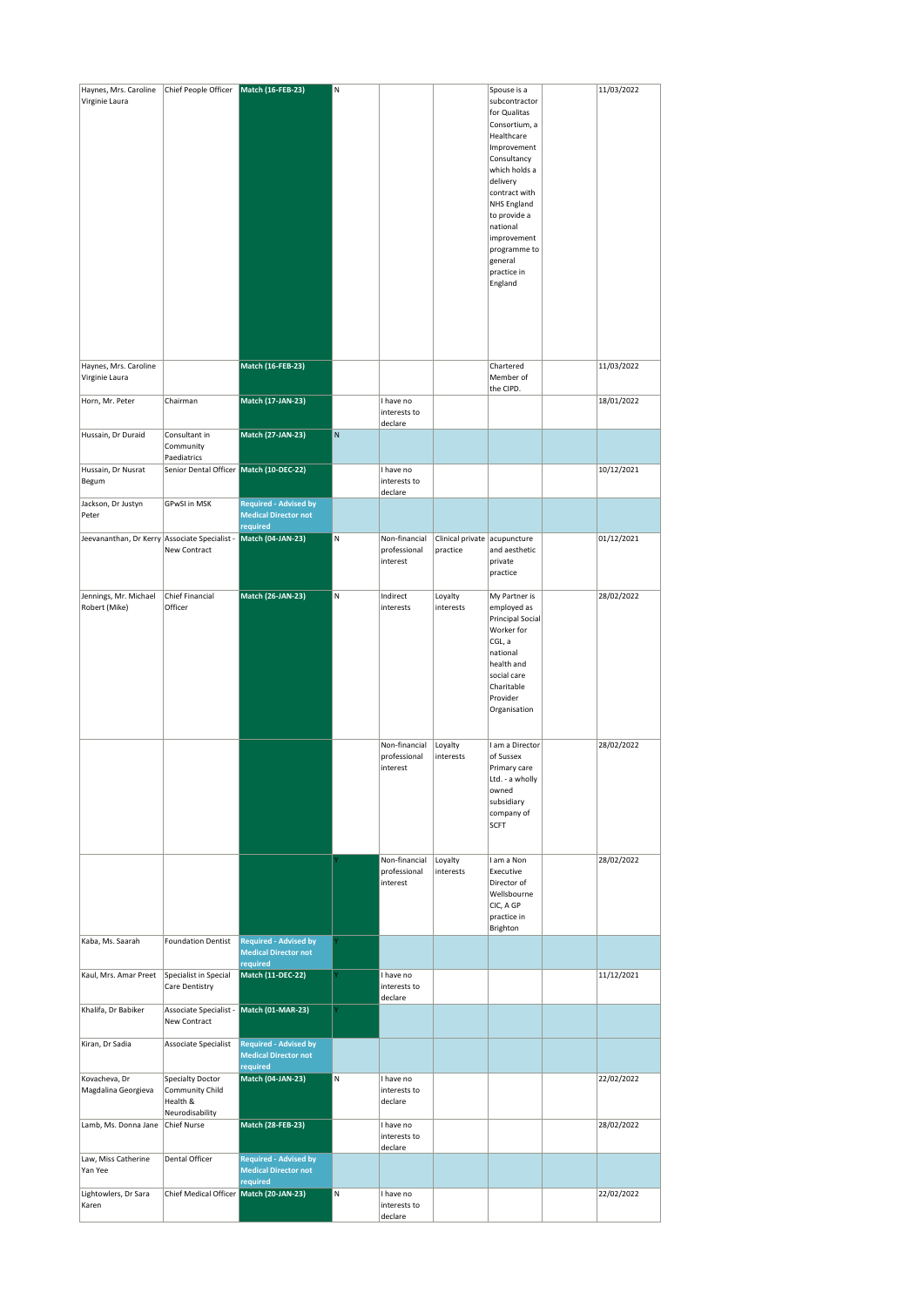| Lipscomb, Dr David                            | Consultant in                           | Match (20-DEC-22)                                           | N | Financial                 | Clinical private Since my last |                |                | 20/12/2020 |
|-----------------------------------------------|-----------------------------------------|-------------------------------------------------------------|---|---------------------------|--------------------------------|----------------|----------------|------------|
| Wade (David)                                  | Diabetes and                            |                                                             |   | interests                 | practice                       | declaration I  |                |            |
|                                               | Endocrinology                           |                                                             |   |                           |                                | have delivered |                |            |
|                                               |                                         |                                                             |   |                           |                                | paid           |                |            |
|                                               |                                         |                                                             |   |                           |                                | educational    |                |            |
|                                               |                                         |                                                             |   |                           |                                | talks on       |                |            |
|                                               |                                         |                                                             |   |                           |                                | diabetes at    |                |            |
|                                               |                                         |                                                             |   |                           |                                | meetings       |                |            |
|                                               |                                         |                                                             |   |                           |                                | sponsored by   |                |            |
|                                               |                                         |                                                             |   |                           |                                | Novonordisk,   |                |            |
|                                               |                                         |                                                             |   |                           |                                | Astra Zeneca,  |                |            |
|                                               |                                         |                                                             |   |                           |                                | Eli Lilly and  |                |            |
|                                               |                                         |                                                             |   |                           |                                | Bohringer      |                |            |
|                                               |                                         |                                                             |   |                           |                                | Ingleheim      |                |            |
|                                               |                                         |                                                             |   |                           |                                | pharmaceutic   |                |            |
|                                               |                                         |                                                             |   |                           |                                | al companies.  |                |            |
|                                               |                                         |                                                             |   |                           |                                |                |                |            |
|                                               |                                         |                                                             |   |                           |                                |                |                |            |
|                                               |                                         |                                                             |   |                           |                                |                |                |            |
|                                               |                                         |                                                             |   |                           |                                |                |                |            |
|                                               |                                         |                                                             |   |                           |                                |                |                |            |
| Little, Dr Sally Veronica Speciality Doctor - |                                         | Match (20-JAN-23)                                           |   |                           |                                |                |                |            |
|                                               | Pallative Care<br>Consultant            | <b>Match (07-FEB-23)</b>                                    | N |                           |                                |                |                |            |
| Livesey, Dr Elizabeth<br>Anne (Anne)          | Paediatrician                           |                                                             |   |                           |                                |                |                |            |
|                                               |                                         |                                                             |   |                           |                                |                |                |            |
| Loft, Mrs. Clare Louise                       | <b>Head of Contracts</b>                | <b>Required</b>                                             |   | Non-financial             | Loyalty                        |                |                | 01/03/2022 |
|                                               |                                         |                                                             |   | personal                  | interests                      |                |                |            |
|                                               |                                         |                                                             |   | interests                 |                                |                |                |            |
|                                               |                                         |                                                             |   |                           |                                |                |                |            |
| Loft, Mrs. Clare Louise                       | Head of Contracts                       | <b>Required</b>                                             |   | Non-financial             | Loyalty                        |                |                | 01/03/2022 |
|                                               |                                         |                                                             |   | personal                  | interests                      |                |                |            |
|                                               |                                         |                                                             |   | interests                 |                                |                |                |            |
|                                               |                                         |                                                             |   |                           |                                |                |                |            |
| Loft, Mrs. Clare Louise                       | <b>Head of Contracts</b>                | Required                                                    |   | Financial                 | Sharing and                    |                |                | 01/03/2022 |
|                                               |                                         |                                                             |   | interests                 | other                          |                |                |            |
|                                               |                                         |                                                             |   |                           | ownership                      |                |                |            |
|                                               |                                         |                                                             |   |                           | interests                      |                |                |            |
| Long, Miss Fiona Jayne                        | <b>Strategic Nursing</b>                | Match (24-FEB-23)                                           |   |                           |                                |                |                |            |
|                                               | Workforce Lead                          |                                                             |   |                           |                                |                |                |            |
|                                               | (Nurse)                                 |                                                             |   |                           |                                |                |                |            |
| Majumdar, Dr Arindam                          | Staff Specialist                        | <b>Required - Advised by</b><br><b>Medical Director not</b> |   |                           |                                |                |                |            |
|                                               |                                         | required                                                    |   |                           |                                |                |                |            |
| Male, Dr Ian Austin                           | Consultant                              | <b>Required</b>                                             |   |                           |                                |                |                |            |
|                                               | Community                               |                                                             |   |                           |                                |                |                |            |
|                                               | Paediatrician - Mid                     |                                                             |   |                           |                                |                |                |            |
|                                               | Sussex                                  |                                                             |   |                           |                                |                |                |            |
| Mawafak, Dr Seba                              | #GPUTC Salaried GP                      | Match (19-JAN-23)                                           |   | I have no                 |                                |                |                | 02/03/2022 |
| (Saba)                                        |                                         |                                                             |   | interests to              |                                |                |                |            |
|                                               |                                         |                                                             |   | declare                   |                                |                |                |            |
| McCole, Dr Susan (Su)                         | Salaried GP                             | <b>Match (21-JAN-23)</b>                                    |   | I have no                 |                                |                |                | 21/01/2022 |
|                                               | Community                               |                                                             |   | interests to              |                                |                |                |            |
|                                               | Hospitals                               |                                                             |   | declare                   |                                |                |                |            |
| Mcevoy, Dr Sophie                             | Specialty Registrar                     | <b>Required - Advised by</b>                                |   |                           |                                |                |                |            |
|                                               |                                         | <b>Medical Director not</b>                                 |   |                           |                                |                |                |            |
|                                               |                                         |                                                             |   |                           |                                |                |                |            |
|                                               |                                         | required                                                    |   |                           |                                |                |                |            |
| Medhurst, Miss                                | Buyer                                   | Match (26-JAN-23)                                           | N |                           |                                |                |                |            |
| Georgia Elizabeth                             |                                         |                                                             |   |                           |                                |                |                |            |
| Mehta, Dr Clare                               | Consultant in                           | <b>Match (02-FEB-23)</b>                                    | N | I have no                 |                                |                |                | 02/02/2022 |
| Elizabeth                                     | Rehabilitation                          |                                                             |   | interests to              |                                |                |                |            |
|                                               | Medicine                                |                                                             |   | declare                   |                                |                |                |            |
| Melia, Miss Siobhan<br>Patricia               | <b>Chief Executive</b>                  | <b>Match (30-DEC-22)</b>                                    |   | I have no<br>interests to |                                |                |                | 30/12/2021 |
|                                               |                                         |                                                             |   | declare                   |                                |                |                |            |
| Mikhail, Mr. Andrew                           | Principal Clinical                      | <b>Match (16-FEB-23)</b>                                    |   |                           |                                |                |                |            |
| George Matta                                  | Pharmacist                              |                                                             |   |                           |                                |                |                |            |
|                                               |                                         |                                                             |   |                           |                                |                |                |            |
| Minton, Mrs. Kirsteen                         | Senior Dental Officer Match (24-DEC-22) |                                                             | N | I have no                 |                                |                |                | 23/02/2022 |
| Anne                                          |                                         |                                                             |   | interests to              |                                |                |                |            |
|                                               |                                         |                                                             |   | declare                   |                                |                |                |            |
| Morcos, Mr. Michael                           | <b>Assistant Clinical</b>               | <b>Match (06-DEC-22)</b>                                    | N | I have no                 |                                |                |                | 22/02/2022 |
| Edward                                        | Director of Dental                      |                                                             |   | interests to              |                                |                |                |            |
| Moss, Dr Charles John                         | Services<br>Consultant                  | <b>Required</b>                                             |   | declare                   |                                |                |                |            |
| Derek (Charlie)                               | Community                               |                                                             |   |                           |                                |                |                |            |
|                                               | Paediatrican                            |                                                             |   |                           |                                |                |                |            |
| Mount, Dr Charlotte                           | Consultant                              | Match (01-FEB-23)                                           | N |                           |                                |                |                |            |
| Emma (Lottie)                                 | Community                               |                                                             |   |                           |                                |                |                |            |
|                                               | Paediatrican                            |                                                             |   |                           |                                |                |                |            |
| Muhammad, Dr Owais                            | Staff Specialist                        | <b>Match (20-JAN-23)</b>                                    | N | I have no                 |                                |                | No conflict of | 23/02/2022 |
|                                               |                                         |                                                             |   | interests to              |                                |                | interest to    |            |
|                                               |                                         |                                                             |   | declare                   |                                |                | declare.       |            |
| Mules, Mrs. Jane                              | Director of Primary                     | <b>Match (05-JAN-23)</b>                                    |   | I have no                 |                                |                |                | 22/02/2022 |
| Elizabeth                                     | and Community Care                      |                                                             |   | interests to<br>declare   |                                |                |                |            |
|                                               | Partnerships                            |                                                             |   |                           |                                |                |                |            |
| Nasir, Mr. Abdulsalam                         | <b>Staff Specialist</b>                 | <b>Match (19-JAN-23)</b>                                    |   | I have no                 |                                |                |                | 22/02/2022 |
|                                               |                                         |                                                             |   | interests to              |                                |                |                |            |
|                                               |                                         |                                                             |   | declare                   |                                |                |                |            |
| Neville, Dr Liza Amy                          | Associate Specialist                    | <b>Required - Advised by</b>                                | N |                           |                                |                |                |            |
|                                               |                                         | <b>Medical Director not</b>                                 |   |                           |                                |                |                |            |
|                                               |                                         | required                                                    |   |                           |                                |                |                |            |
| Orley, Dr David<br>Alexander John             | Salaried GP                             | <b>Match (21-FEB-23)</b>                                    | N |                           |                                |                |                |            |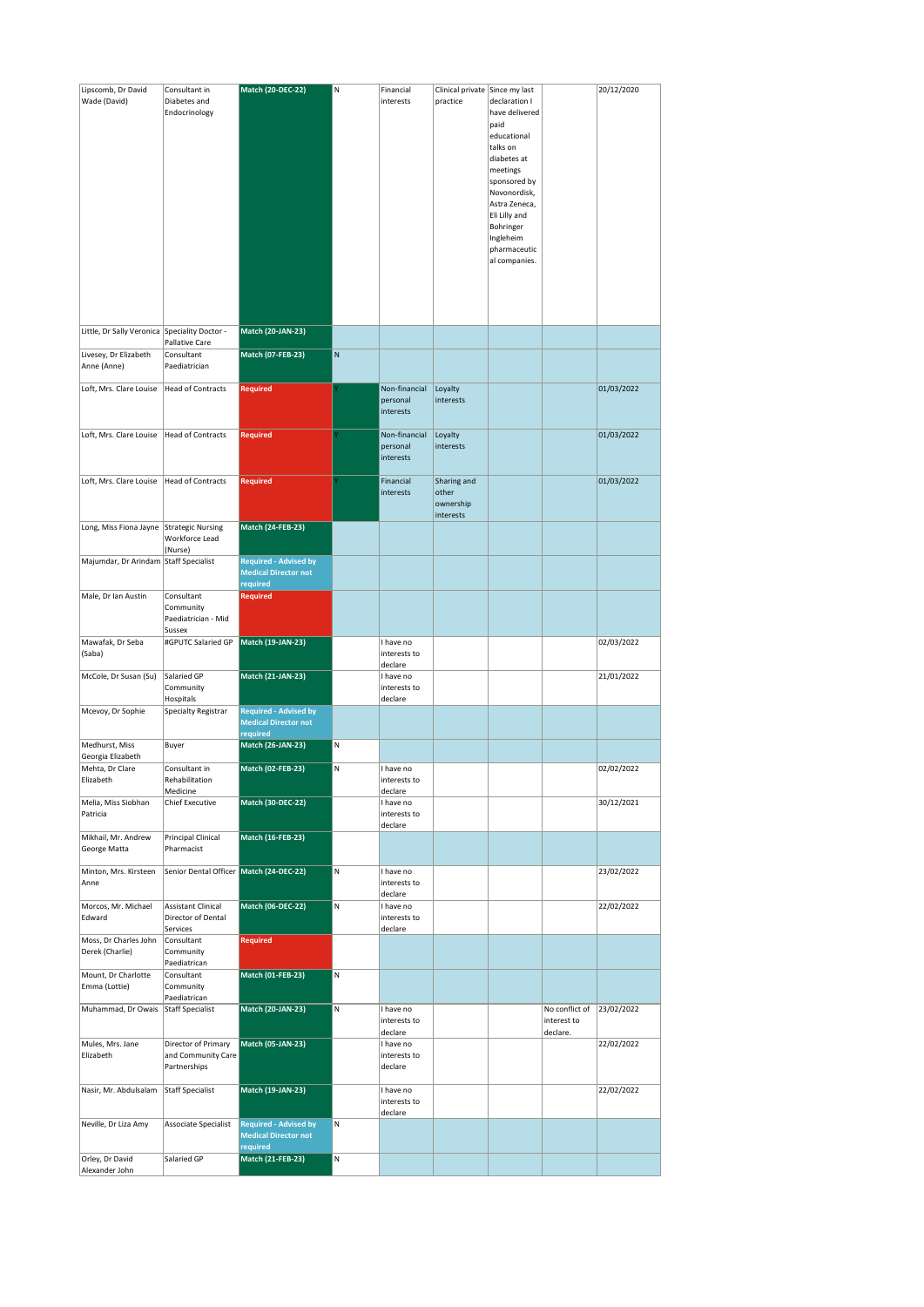| Parfitt, Mr. David John   Non-Executive    |                                                                          | Match (28-DEC-22)        | N | Financial                                 | Outside               | Non=executive                                                                                                                                                                                 |                                                                                                                                                                                                                                                                  | 01/06/2017 |
|--------------------------------------------|--------------------------------------------------------------------------|--------------------------|---|-------------------------------------------|-----------------------|-----------------------------------------------------------------------------------------------------------------------------------------------------------------------------------------------|------------------------------------------------------------------------------------------------------------------------------------------------------------------------------------------------------------------------------------------------------------------|------------|
|                                            | Director                                                                 | Match (28-DEC-22)        |   | interests<br>Non-financial                | employment<br>Loyalty | director and<br>deputy chair<br>of Portsmouth<br>Hospital<br>University<br>Trust<br>Non-voting,                                                                                               |                                                                                                                                                                                                                                                                  | 27/07/2021 |
|                                            |                                                                          |                          |   | personal<br>interests                     | interests             | independent,<br>member of<br>the<br>Regulation,<br>Audit and<br>Accounts<br>Committee of<br><b>West Sussex</b><br>County<br>Council (this is<br>non party<br>political role<br>and is unpaid) |                                                                                                                                                                                                                                                                  |            |
|                                            |                                                                          | <b>Match (28-DEC-22)</b> |   | Non-financial<br>personal<br>interests    | Outside<br>employment | Chair and<br>director of<br>Chichester<br>Greyfriars<br>Housing<br>Association<br>(unremunerat<br>ed)                                                                                         |                                                                                                                                                                                                                                                                  | 01/06/2015 |
|                                            |                                                                          | <b>Match (28-DEC-22)</b> |   | Non-financial<br>personal<br>interests    | Outside<br>employment | Trustee and<br>Director of<br>The<br>Brendoncare<br>Foundation<br>unpaid<br>remunerated)                                                                                                      |                                                                                                                                                                                                                                                                  | 01/07/2021 |
| Parry, Dr Jennifer Ann                     | Consultant                                                               | Match (08-DEC-22)        |   | I have no<br>interests to<br>declare      |                       |                                                                                                                                                                                               |                                                                                                                                                                                                                                                                  | 24/02/2022 |
| Patel, Dr Parul                            | Clinical Director of<br><b>Dental Services</b>                           | <b>Match (05-DEC-22)</b> |   | Indirect<br>interests                     | Loyalty<br>interests  | Member of<br>East & West<br>Sussex LDC                                                                                                                                                        | For local<br>networking<br>with local<br>primary care<br>providers,<br>keeping up to<br>date with<br>information<br>pertinent to<br>the<br>profession, in<br>order to<br>enhance and<br>support<br>provision of<br>natient<br>centred<br>quality dental<br>care. | 03/09/2014 |
|                                            |                                                                          | <b>Match (05-DEC-22)</b> | N | Indirect<br>interests                     | Loyalty<br>interests  | <b>SCFT</b> dental<br>service<br>accepts<br>referrals from<br>primary care<br>providers -<br>partner is<br>GDP, who may<br>refer.                                                             |                                                                                                                                                                                                                                                                  | 03/09/2012 |
| Patel, Mr. Dipesh                          | Associate Non-<br><b>Executive Director</b>                              | <b>Match (09-JAN-23)</b> | M | I have no<br>interests to<br>declare      |                       |                                                                                                                                                                                               |                                                                                                                                                                                                                                                                  | 10/01/2022 |
| Patil, Dr Vivekanand<br>(Vivek)            | <b>Staff Specialist</b>                                                  | <b>Match (23-FEB-23)</b> |   | Indirect<br>interests                     | Loyalty<br>interests  | Wife is a local<br>GP partner                                                                                                                                                                 |                                                                                                                                                                                                                                                                  | 23/02/2022 |
|                                            |                                                                          |                          |   | Non-financial<br>professional<br>interest | Loyalty<br>interests  | Director SPC                                                                                                                                                                                  |                                                                                                                                                                                                                                                                  | 23/02/2022 |
| Pescott, Mr. Howard<br>Francis John        | Associate Director of Match (22-DEC-22)<br>Quality and Safety<br>(Admin) |                          | N | I have no<br>interests to<br>declare      |                       |                                                                                                                                                                                               |                                                                                                                                                                                                                                                                  | 22/12/2021 |
| Phillips, Dr Jacqueline<br>Tracey (Jacqui) | Specialist Doctor in<br>Palliative Medicine                              | Match (20-JAN-23)        |   | I have no<br>interests to<br>declare      |                       |                                                                                                                                                                                               |                                                                                                                                                                                                                                                                  | 20/01/2022 |
| Pickles, Mr. Mark<br>Andrew                | Health & Safety Lead Match (15-DEC-22)<br>(Admin)                        |                          |   | I have no<br>interests to<br>declare      |                       |                                                                                                                                                                                               |                                                                                                                                                                                                                                                                  | 15/12/2021 |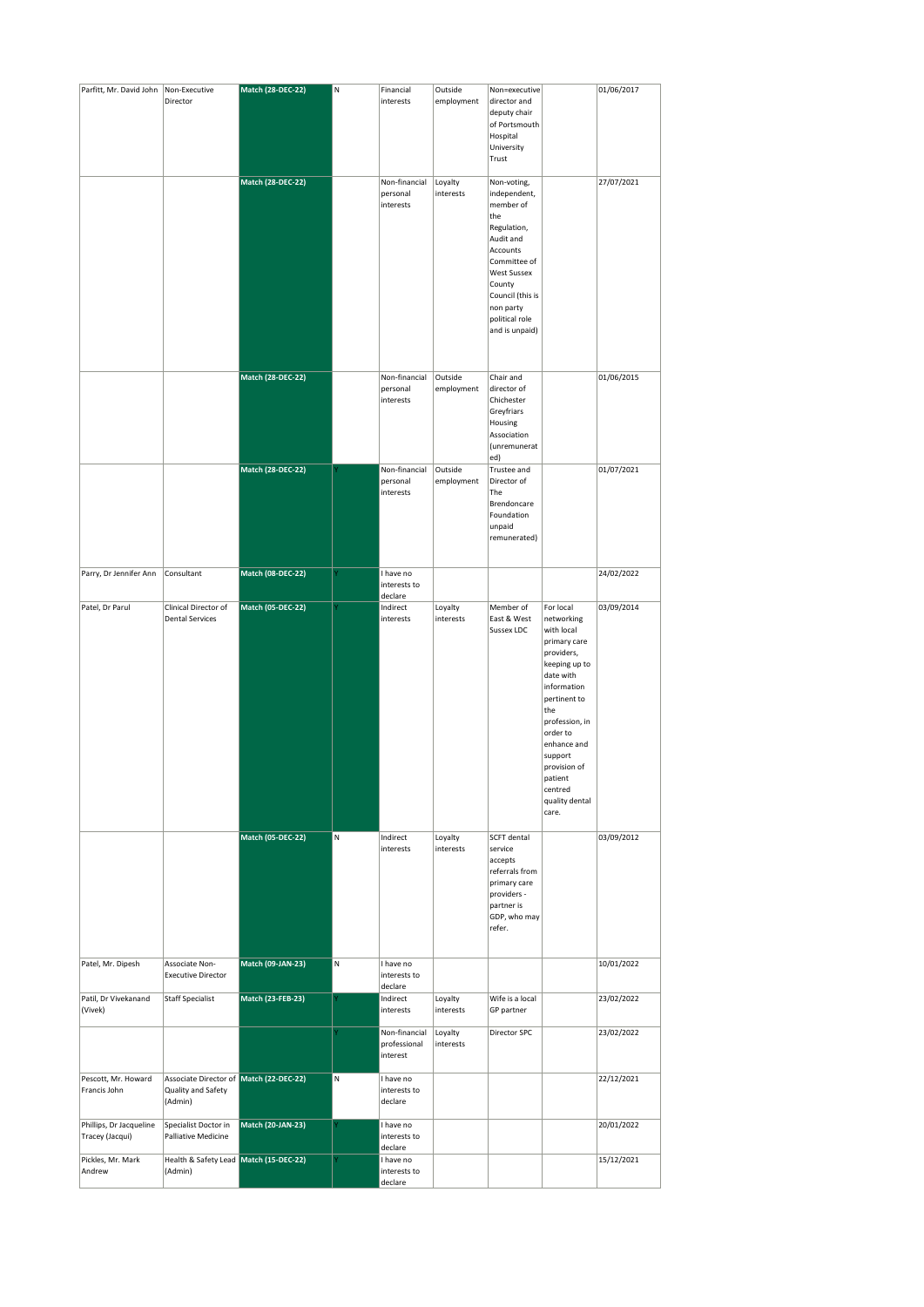| Pilcher, Mrs. Kate<br>Victoria                   | <b>Chief Operating</b><br>Officer       | <b>Match (30-DEC-22)</b>                                         | N | Non-financial<br>professional<br>interest | Outside<br>employment | Non executive<br>Director<br>Wellsbourne<br>Community<br>Interest<br>Company (GP<br>practice)                                                                                                                                                             |                       | 21/05/2019 |
|--------------------------------------------------|-----------------------------------------|------------------------------------------------------------------|---|-------------------------------------------|-----------------------|-----------------------------------------------------------------------------------------------------------------------------------------------------------------------------------------------------------------------------------------------------------|-----------------------|------------|
| Plows, Mr. Mark Stuart Safety and Risk           | Manager                                 | <b>Match (14-FEB-23)</b>                                         | N | I have no<br>interests to                 |                       |                                                                                                                                                                                                                                                           | Nothing to<br>declare | 01/03/2022 |
| Poole, Mrs. Hollie Janet Area Director           | (Admin)                                 | Match (24-FEB-23)                                                | M | declare<br>I have no<br>interests to      |                       |                                                                                                                                                                                                                                                           |                       | 24/02/2022 |
| Rasheed, Dr Ihsan                                | <b>Staff Specialist</b>                 | Match (15-JAN-23)                                                |   | declare                                   |                       |                                                                                                                                                                                                                                                           |                       |            |
| Kamil<br>Rogers, Miss Chloe                      | Area Director                           | <b>Required</b>                                                  | N |                                           |                       |                                                                                                                                                                                                                                                           |                       |            |
| Claire                                           | (Admin)                                 |                                                                  |   |                                           |                       |                                                                                                                                                                                                                                                           |                       |            |
| Roth, Mrs. Jessica<br><b>Stephanie Nicole</b>    | Specialty Registrar                     | Match (17-JAN-23)                                                | M | I have no<br>interests to<br>declare      |                       |                                                                                                                                                                                                                                                           |                       | 19/01/2022 |
| Rothery, Mr. Charles<br>Edward (Ed)              | Director of Finance<br>& Performance    | Match (30-DEC-22)                                                |   |                                           |                       | Member of<br>the<br>management<br>board of NHS<br>Commercial<br>Solutions, a<br>not for profit<br>procurement<br>shared<br>services hub<br>supporting<br>collaborative<br>procurement<br>solutions<br>across the<br>NHS and the<br>wider public<br>sector |                       | 12/01/2022 |
| Rothery, Mr. Charles<br>Edward (Ed)              |                                         | Match (30-DEC-22)                                                |   |                                           |                       | Wife:<br>Physiotherapis<br>t employed by<br>another NHS<br>provider but<br>currently on<br>secondment<br>to NHS<br>England<br>supporting<br>community<br>rehabilitation<br>projects                                                                       |                       | 12/01/2022 |
| Rothery, Mr. Charles<br>Edward (Ed)              |                                         | <b>Match (30-DEC-22)</b>                                         |   |                                           |                       | Daughter:<br>Employed on<br><b>SCFT bank</b><br>contract and<br>currently<br>placed in a<br>role within the<br>wider Finance<br>department.                                                                                                               |                       | 12/01/2022 |
| Rothery, Mr. Charles<br>Edward (Ed)              |                                         | Match (30-DEC-22)                                                |   | Non-financial<br>personal<br>interests    | Loyalty<br>interests  |                                                                                                                                                                                                                                                           |                       | 11/03/2022 |
| Rothery, Mr. Charles<br>Edward (Ed)              |                                         | <b>Match (30-DEC-22)</b>                                         |   | Non-financial<br>personal<br>interests    | Loyalty<br>interests  |                                                                                                                                                                                                                                                           |                       | 11/03/2022 |
| Rowe, Mrs. Christina<br>Jane                     | Senior Dental Officer Match (13-DEC-22) |                                                                  |   | I have no<br>interests to<br>declare      |                       |                                                                                                                                                                                                                                                           |                       | 13/12/2021 |
| Satterthwaite, Dr Tanja Consultant in<br>(Tanya) | Community<br>Paediatrics                | Match (17-DEC-22)                                                | N | I have no<br>interests to<br>declare      |                       |                                                                                                                                                                                                                                                           |                       | 22/02/2022 |
| Sayed, Dr<br>Mughammed Riyaad<br>(Riyaad)        | Specialist Doctor in<br>Paediatrics     | <b>Match (22-DEC-22)</b>                                         |   | I have no<br>interests to<br>declare      |                       | I do not have<br>any interests<br>to declare.                                                                                                                                                                                                             |                       | 23/02/2022 |
| Shah, Dr Muhammad<br>Usman Alam                  | <b>Staff Specialist</b>                 | <b>Required - Advised by</b><br><b>Medical Director resigned</b> | N |                                           |                       |                                                                                                                                                                                                                                                           |                       |            |
| Shehab, Dr                                       | <b>Staff Specialist</b>                 | <b>Required - Advised by</b>                                     | N |                                           |                       |                                                                                                                                                                                                                                                           |                       |            |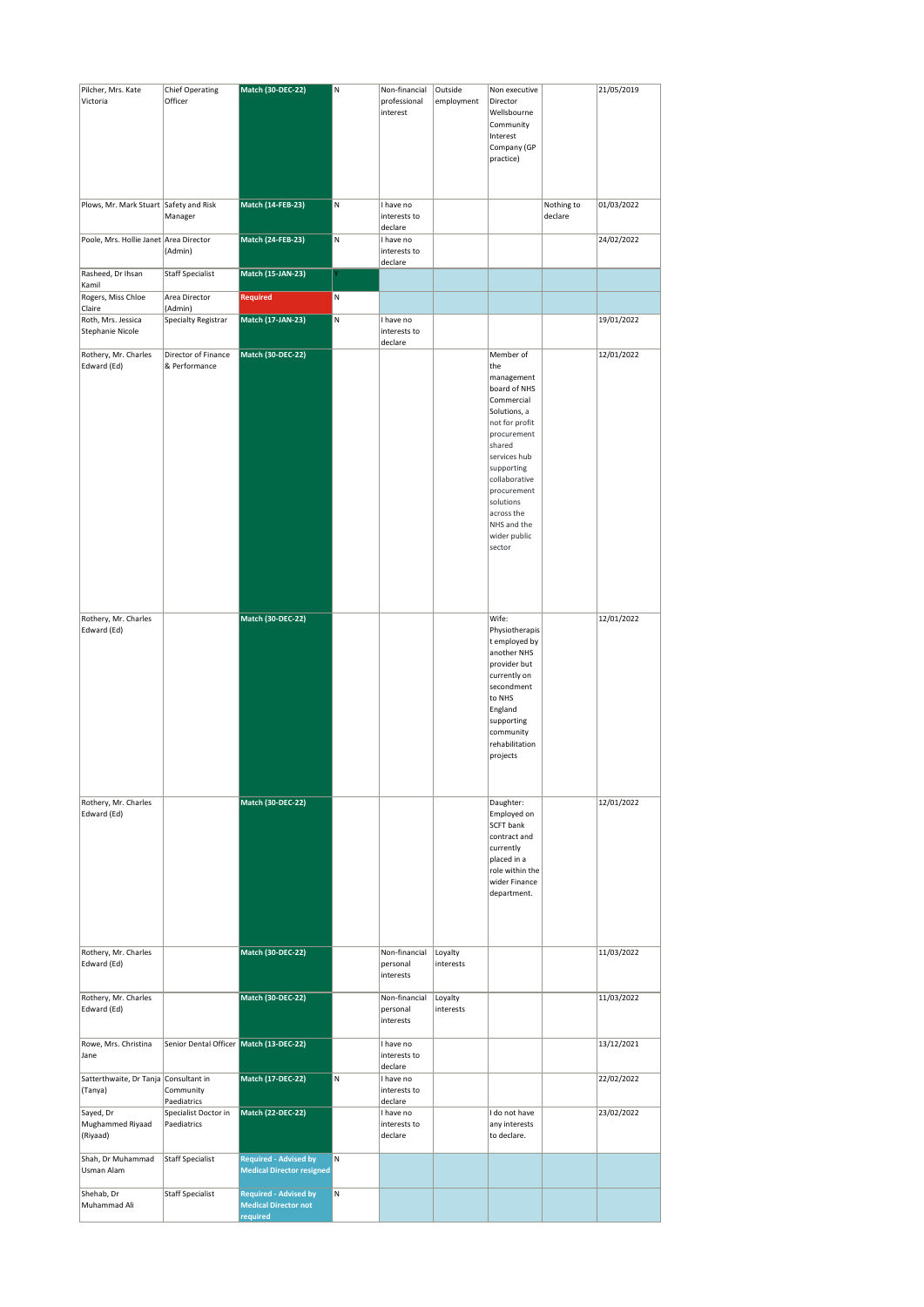| Shivapathy, Dr Anusha   #GPUTC Salaried GP |                                         | <b>Match (28-DEC-22)</b>                                    | N | I have no                 |                        |                                  | 22/02/2022 |
|--------------------------------------------|-----------------------------------------|-------------------------------------------------------------|---|---------------------------|------------------------|----------------------------------|------------|
|                                            |                                         |                                                             |   | interests to              |                        |                                  |            |
|                                            |                                         |                                                             |   | declare                   |                        |                                  |            |
| Skinner, Dr Aneetha                        | Consultant in<br>Rehabilitation         | Match (19-JAN-23)                                           |   | I have no<br>interests to |                        |                                  | 13/12/2021 |
|                                            | Medicine and                            |                                                             |   | declare                   |                        |                                  |            |
|                                            | Medical Lead                            |                                                             |   |                           |                        |                                  |            |
| Smith, Dr Andrew<br>(Andy)                 | Consultant in<br>Diabetes and           | <b>Match (16-DEC-22)</b>                                    |   | I have no<br>interests to |                        |                                  | 23/02/2022 |
|                                            | Endocrinology                           |                                                             |   | declare                   |                        |                                  |            |
| Smith, Ms. Zoe Kathryn                     | Company Secretary<br>(Admin)            | <b>Match (06-DEC-22)</b>                                    | N | I have no<br>interests to |                        |                                  | 06/12/2021 |
|                                            |                                         |                                                             |   | declare                   |                        |                                  |            |
| Somerville, Mr. Paul                       | Deputy Trust                            | Match (02-AUG-22)                                           | N | I have no                 |                        |                                  | 25/01/2022 |
|                                            | Secretary                               |                                                             |   | interests to<br>declare   |                        |                                  |            |
| Speller, Mrs. Sandra                       | Associate Director of Match (30-JAN-23) |                                                             | N | I have no                 |                        |                                  | 24/02/2022 |
| Mary                                       | Allied Health<br>Professionals          |                                                             |   | interests to<br>declare   |                        |                                  |            |
|                                            |                                         |                                                             |   |                           |                        |                                  |            |
| Stewart, Dr Alan                           | Associate Specialist                    | <b>Required - Advised by</b>                                | N |                           |                        |                                  |            |
| Charles                                    |                                         | <b>Medical Director not</b><br>required                     |   |                           |                        |                                  |            |
| Strong, Mrs. Lesley                        | Non-Executive                           | <b>Match (08-JAN-23)</b>                                    | N | Indirect                  | Loyalty                | My daughter                      | 08/01/2022 |
| Jean                                       | Director                                |                                                             |   | interests                 | interests              | and son in<br>law, Rachel        |            |
|                                            |                                         |                                                             |   |                           |                        | and Daniel                       |            |
|                                            |                                         |                                                             |   |                           |                        | Whale are                        |            |
|                                            |                                         |                                                             |   |                           |                        | lawyers at<br>Capsticks, a       |            |
|                                            |                                         |                                                             |   |                           |                        | firm whose                       |            |
|                                            |                                         |                                                             |   |                           |                        | clients include                  |            |
|                                            |                                         |                                                             |   |                           |                        | organisations<br>in the NHS      |            |
|                                            |                                         |                                                             |   |                           |                        |                                  |            |
|                                            |                                         |                                                             |   |                           |                        |                                  |            |
|                                            |                                         | Match (08-JAN-23)                                           | N | Non-financial             | Loyalty                | I am a Trustee                   | 08/01/2022 |
|                                            |                                         |                                                             |   | personal                  | interests              | at St Peter and                  |            |
|                                            |                                         |                                                             |   | interests                 |                        | St James<br>Hospice,             |            |
|                                            |                                         |                                                             |   |                           |                        | Chailey                          |            |
|                                            |                                         |                                                             |   |                           |                        |                                  |            |
| Su, Dr Wanyun (Jade)                       | <b>Foundation Dentist</b>               | <b>Required - Advised by</b><br><b>Medical Director not</b> |   |                           |                        |                                  |            |
|                                            |                                         | required                                                    |   |                           |                        |                                  |            |
| Sundrum, Dr<br>Ratnawati (Ratna)           | Consultant<br>Paediatrician &           | <b>Match (22-JAN-23)</b>                                    |   | I have no<br>interests to |                        |                                  | 22/01/2022 |
|                                            | Interim Clinical                        |                                                             |   | declare                   |                        |                                  |            |
|                                            |                                         |                                                             |   |                           |                        |                                  |            |
|                                            | Director                                |                                                             |   |                           |                        |                                  |            |
| Sungailiene, Mrs. Ginte                    | Specialty Doctor -                      | <b>Required - Advised by</b>                                |   |                           |                        |                                  |            |
|                                            | Community<br>Hospitals                  | <b>Medical Director not</b><br>required                     |   |                           |                        |                                  |            |
| Swyny, Mr. Mark                            | Non-Executive                           | Match (11-JAN-23)                                           |   | Indirect                  | Shareholdings          | Wife is a self                   | 01/09/2021 |
| Joseph Clarence                            | Director                                |                                                             |   | interests                 | and other              | employed                         |            |
|                                            |                                         |                                                             |   |                           | ownership<br>interests | Physiotherapis<br>t operating in |            |
|                                            |                                         |                                                             |   |                           |                        | Surrey.                          |            |
|                                            |                                         |                                                             |   |                           |                        | Daughter is an<br>NHS employed   |            |
|                                            |                                         |                                                             |   |                           |                        | Speech &                         |            |
|                                            |                                         |                                                             |   |                           |                        | Language                         |            |
|                                            |                                         |                                                             |   |                           |                        | Therapist<br>working in          |            |
|                                            |                                         |                                                             |   |                           |                        | Suffolk.                         |            |
|                                            |                                         |                                                             |   |                           |                        |                                  |            |
|                                            |                                         |                                                             |   |                           |                        |                                  |            |
|                                            |                                         | Match (11-JAN-23)                                           | M | Non-financial             | Shareholdings          | Bramblewood                      | 19/03/2019 |
|                                            |                                         |                                                             |   | personal<br>interests     | and other              | Solutions Ltd -<br>director &    |            |
|                                            |                                         |                                                             |   |                           | ownership<br>interests | major                            |            |
|                                            |                                         |                                                             |   |                           |                        | shareholder I                    |            |
|                                            |                                         |                                                             |   |                           |                        | own and am<br>employed by        |            |
|                                            |                                         |                                                             |   |                           |                        | this company                     |            |
|                                            |                                         |                                                             |   |                           |                        | which<br>provides                |            |
|                                            |                                         |                                                             |   |                           |                        | business                         |            |
|                                            |                                         |                                                             |   |                           |                        | consultancy                      |            |
|                                            |                                         |                                                             |   |                           |                        | services.<br>Current             |            |
|                                            |                                         |                                                             |   |                           |                        | activity is                      |            |
|                                            |                                         |                                                             |   |                           |                        | focused on                       |            |
|                                            |                                         |                                                             |   |                           |                        | supporting<br>commercial         |            |
|                                            |                                         |                                                             |   |                           |                        | capability                       |            |
|                                            |                                         |                                                             |   |                           |                        | development<br>and               |            |
|                                            |                                         |                                                             |   |                           |                        | assessment                       |            |
|                                            |                                         |                                                             |   |                           |                        | for the                          |            |
|                                            |                                         |                                                             |   |                           |                        | Government<br>Commercial         |            |
|                                            |                                         |                                                             |   |                           |                        | Function                         |            |
|                                            |                                         |                                                             |   |                           |                        |                                  |            |
|                                            |                                         |                                                             |   |                           |                        |                                  |            |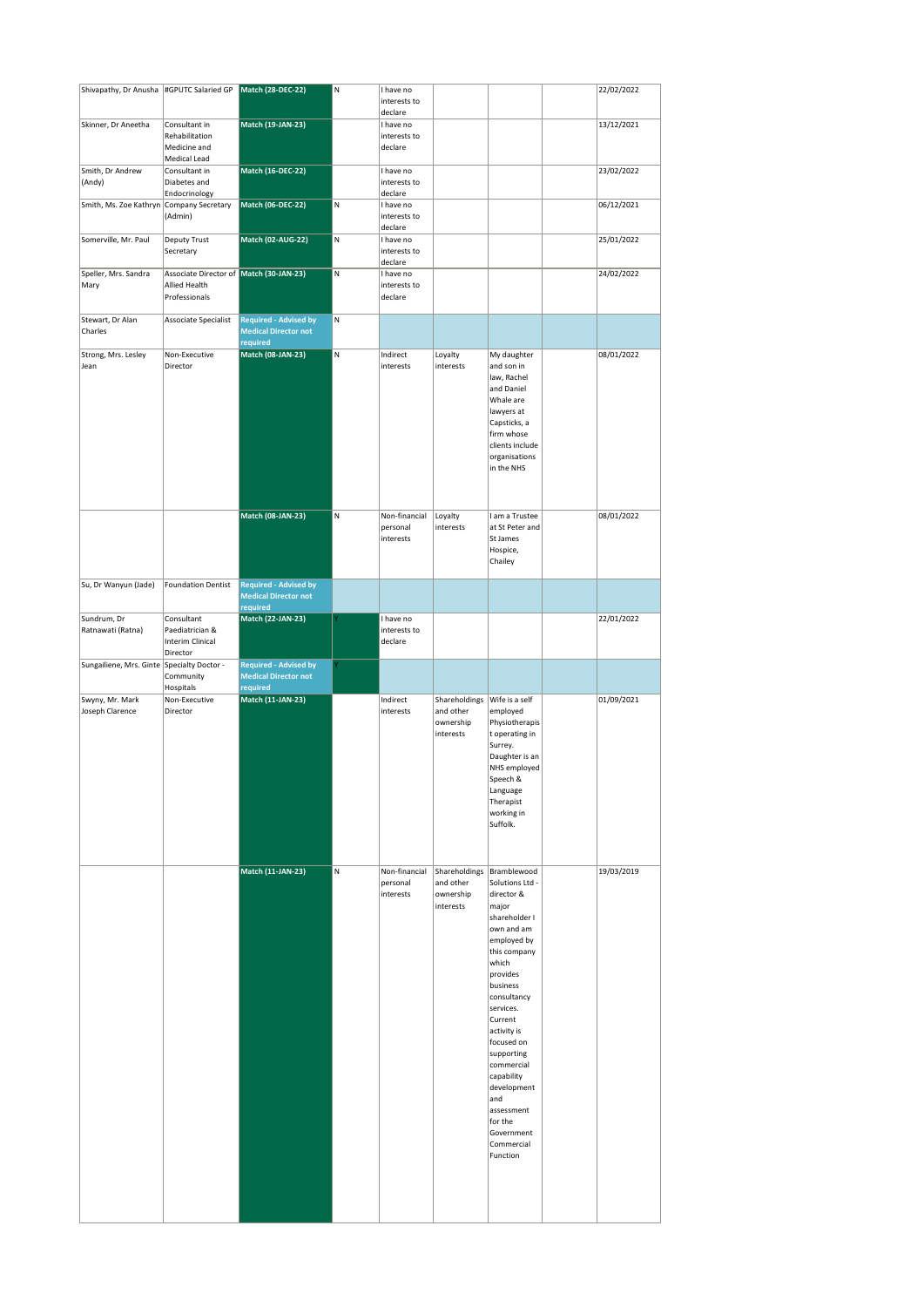|                                                 |                                         | Match (11-JAN-23)                                                       |   | Non-financial                             | Shareholdings                                        | Richmond                                                                                                                                                                                                                                                                                                                                                                                                                                                                                                                                                         |                                                                         | 20/09/2019 |
|-------------------------------------------------|-----------------------------------------|-------------------------------------------------------------------------|---|-------------------------------------------|------------------------------------------------------|------------------------------------------------------------------------------------------------------------------------------------------------------------------------------------------------------------------------------------------------------------------------------------------------------------------------------------------------------------------------------------------------------------------------------------------------------------------------------------------------------------------------------------------------------------------|-------------------------------------------------------------------------|------------|
|                                                 |                                         |                                                                         |   | personal<br>interests                     | and other<br>ownership<br>interests                  | West Schools<br>Trust (RWST) -<br>Member<br>(unremunerat<br>ed) RWST is a<br>2 school multi-<br>academy trust<br>providing<br>secondary<br>education to<br>young people<br>in the<br>Twickenham<br>area                                                                                                                                                                                                                                                                                                                                                          |                                                                         |            |
|                                                 |                                         | Match (11-JAN-23)                                                       |   | Non-financial<br>personal<br>interests    | Shareholdings<br>and other<br>ownership<br>interests | The Kemnal<br>Academies<br>Trust (TKAT) -<br>Trustee & Non<br>Executive<br>Director<br>(unremunerat<br>ed) TKAT is a<br>multi-academy<br>trust providing<br>education<br>services across<br>45 schools in<br>South East<br>England,<br>including<br>some schools<br>in Sussex. It<br>operates<br>primary,<br>secondary and<br>special<br>schools.                                                                                                                                                                                                                |                                                                         | 13/10/2020 |
| Syred, Mrs. Sara Jane                           | Pharmacy<br>Dispensary Manager          | Match (20-JAN-23)                                                       |   | I have no<br>interests to<br>declare      |                                                      |                                                                                                                                                                                                                                                                                                                                                                                                                                                                                                                                                                  |                                                                         | 06/12/2021 |
| Tarnowski, Dr<br>Agnieszka Anna Aniela<br>(Agi) | Senior Dental Officer Match (14-FEB-23) |                                                                         |   | Non-financial<br>professional<br>interest | Loyalty<br>interests                                 | <b>CHAIR OF</b><br>WEST SUSSEX<br>LDC 2006<br>ONGOING<br><b>SCFT</b><br>EMPLOYED AS<br>SDO 2002<br>ONGOING<br><b>CUCKFIELD</b><br>DENTAL<br><b>ASSOCIATE</b><br>AND<br><b>ENAHNCED</b><br><b>DENTAL</b><br><b>PRACTITIONER</b><br>2011<br>ONGOING<br>GDPC &<br>REPRESENTATI<br>VE ON<br>NATIONAL<br>COMMITTEE<br>AT BDA 2018<br>ONGOING<br><b>GSDPC</b><br><b>EXECUTIVE</b><br>ELECTED TO<br><b>EXECUTIVE OF</b><br>GDPC 2022<br>2025 ROUTINE<br><b>DENISTRY</b><br>MCN IN KENT<br>SURREY AND<br><b>SUSSEX CHAIR</b><br>$2019 -$<br>CONTRACT<br><b>ENDS 2022</b> | ISIT,<br><b>REPRESENT OR</b><br><b>CHAIR THESE</b><br><b>COMMITTEES</b> | 28/02/2022 |
| Thomas, Mrs. Sarah<br>Joan                      | Associate Director<br>Learning and OD   | Match (17-DEC-22)                                                       |   | I have no<br>interests to<br>declare      |                                                      |                                                                                                                                                                                                                                                                                                                                                                                                                                                                                                                                                                  |                                                                         | 17/12/2021 |
| Townson, Miss<br>Michaela                       | Buyer                                   | Match (24-FEB-23)                                                       | N |                                           |                                                      |                                                                                                                                                                                                                                                                                                                                                                                                                                                                                                                                                                  |                                                                         |            |
| Turner, Ms. Claire<br>Louise                    | Public Health<br>Consultant             | Match (07-DEC-22)                                                       |   | I have no<br>interests to<br>declare      |                                                      |                                                                                                                                                                                                                                                                                                                                                                                                                                                                                                                                                                  |                                                                         | 22/02/2022 |
| Tyler, Dr Alice Clare                           | Salaried GP<br>Community<br>Hospitals   | <b>Required - Advised by</b><br><b>Medical Director not</b><br>required | N |                                           |                                                      |                                                                                                                                                                                                                                                                                                                                                                                                                                                                                                                                                                  |                                                                         |            |